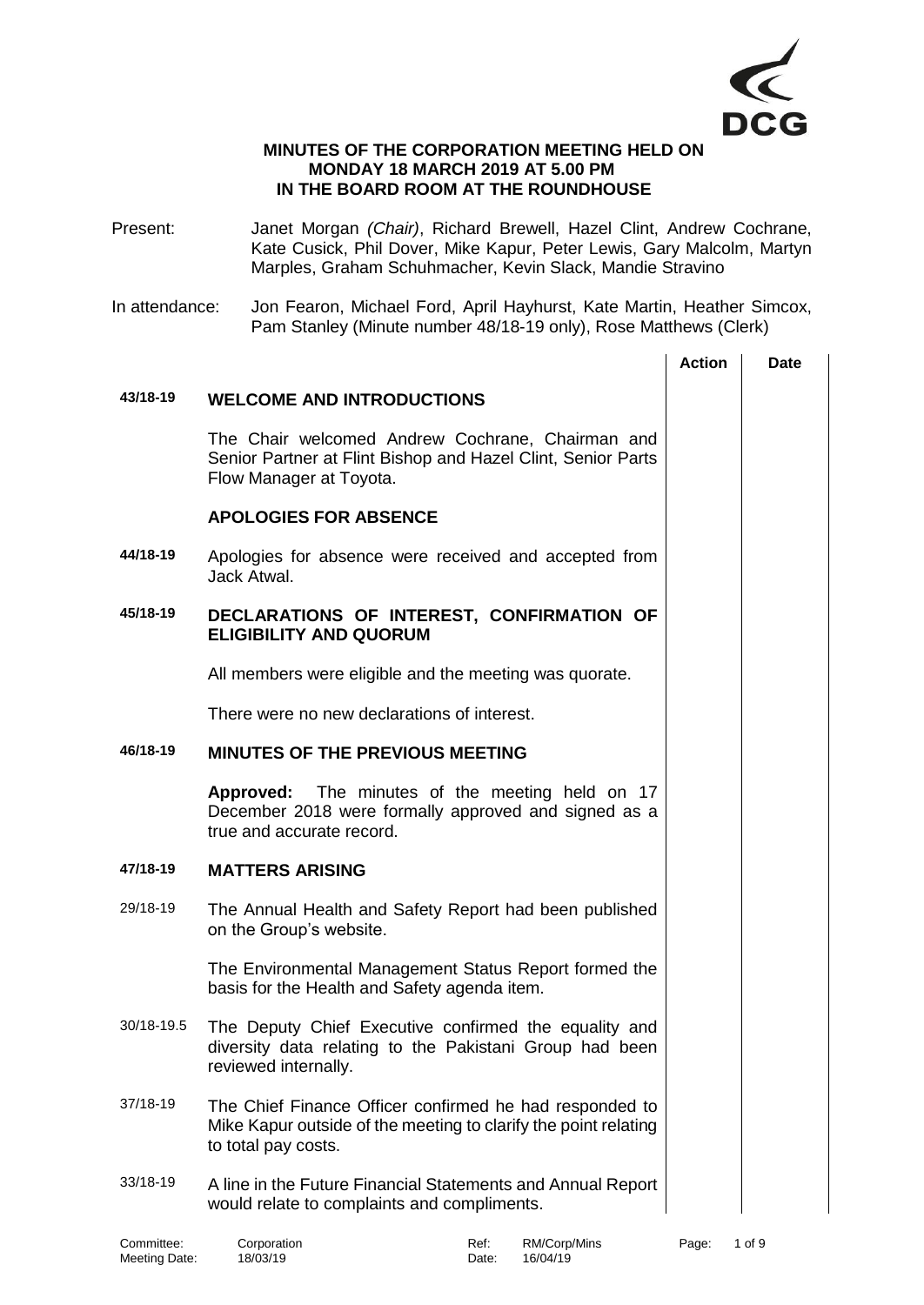

## **48/18-19 HEALTH, SAFETY AND ENVIRONMENT STATUS REPORT**

The Environmental Compliance Manager joined the meeting to present the Health, Safety and Environment Status Report which summarised achieved towards KPIs and compliance and reporting in headline areas.

Members questioned the increased energy consumption. It was explained work was being undertaken with the environmental champions to look at utilisation.

Pete Lewis asked if an external audit of Health and Safety could be utilised and questioned if there was any accepted guidance of external scrutiny that could be used.

It was confirmed as part of the internal audit cycle an audit of the area was taking place in April. Key risks were identified through the risk management framework with the high-level risks feeding into the three year assurance plan. The Audit Committee reviews the Corporate Risk Register, Assurance Plan and internal audit reviews at each meeting.

## **49/18-19 REPORT FROM THE STANDARDS COMMITTEE HELD ON 20 NOVEMBER 2018**

The Chair of the Standards Committee presented his report from the meeting held on 5 March 2019.

The Organisational QPR was presented to the Committee. In year self-assessment was strong with regular meetings in all areas focussing on performance.

Good progress was being made on the priorities identified in the Quality Improvement Plan.

The Committee Chair explained there would be changes from September 2019 to the Ofsted regime with the New Education Inspection Framework.

Members received an update on external projects which were underway to drive improvements in teaching, learning and assessment.

Observation of staff was ongoing, with a wider approach from Teaching Learning to subject managers also.

Further work was being undertaken on the scorecard, which is likely to further change with the new inspection framework.

Positive awarding body external quality assurance visits have taken place.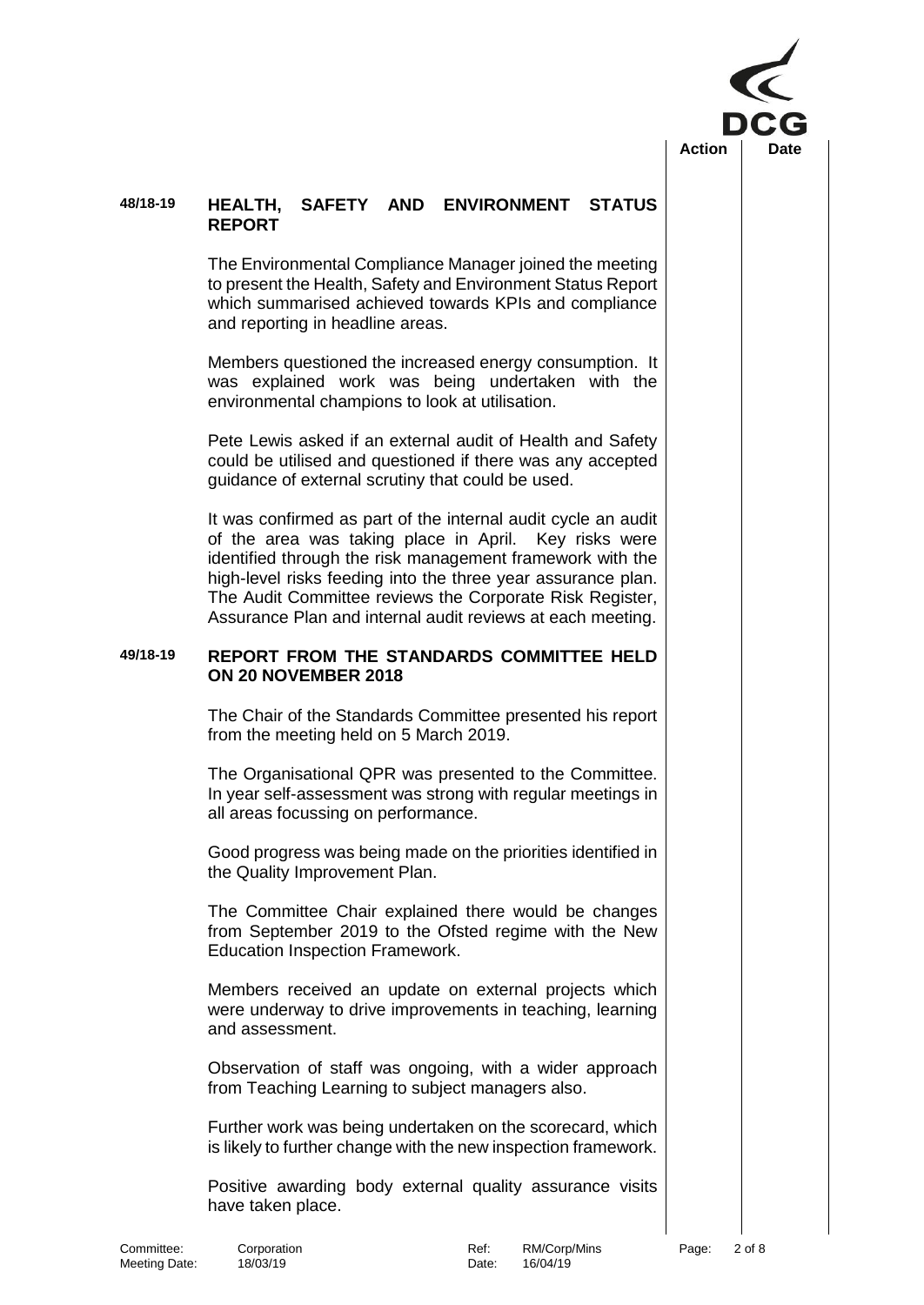

The KPIs were showing good retention figures with significant improvement in overall.

Mike Kapur questioned the increase safeguarding disclosures with 75% made by female students. The Chair of Governors said a view was that female students are more open at coming forward and there was no indication it was abnormal. The Vice Principal explained comparisons across curriculum areas showed that students in Early Years and Care have a higher tendency to disclosure.

The meeting commenced with a tour of the sports facilities at Broomfield and members were shown a peer mentoring system piloted in Sport which focussed on STEM subjects.

Members received a demonstration of OneNote, an eportfolio, which students can access. However, it was made clear this did not replace the VLE Moodle.

The Committee Chair provided feedback following his Link visit with the Team Managers for English and Maths.

The Student Governor covered some of the projects being undertaken. There was much more willingness for students to join in events and overall positive feedback.

# **50/18-19 HIGHER EDUCATION STRATEGIC BOARD**

The first Higher Education Strategic Board had taken place earlier in the day. Phil Dover and Mandie Stravino represented governor on the Strategic Board.

Jenny Brandham the new HE Director had commenced in post. Work was underway to review HE practices within the curriculum areas.

# **51/18-19 FINANCE REPORT, INCLUDING;**

- **MANAGEMENT ACCOUNTS – JANUARY 2019**
- **MID-YEAR REVIEW AND FINANCIAL RE-FORECAST**

The Chief Finance Officer shared the Management Accounts for January and advised the February ones had been released but not yet circulated.

The trend against forecast continued. The reforecast showed a revision to the anticipated outturn.

There had been a reduction in income in the main relating to apprenticeships and tuition fees for full cost.

As a result the mid-year review reflects a reduced turnover to £49.9m and an EBITDA forecast of 7%, the forecast is still, however, cash generative for the year.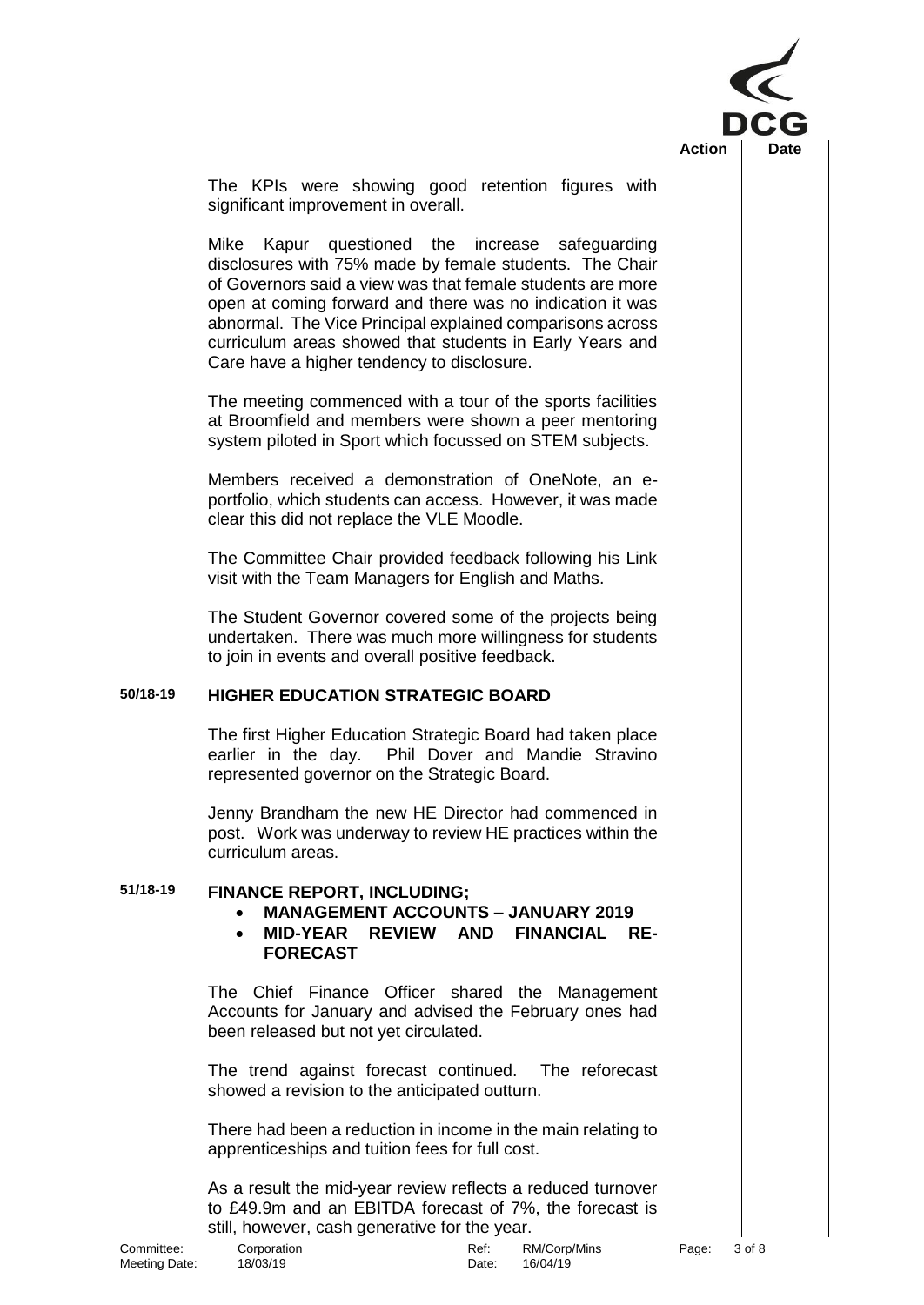

The reforecast included a change in the allocation for franchise activity, increasing 16-19 provision as follows:

White Rose - £150K - £200K Chameleon from £98K - £234K

The AEB budget has increased with allocations proposed as:

Chameleon gross £260K Lifelong Learning gross £25K White Rose £650K SIGMA UK £450K

#### **Approved: The Corporation approved the increases in franchise activity.**

### **Approved: The Corporation approved the mid-year reforecast for the financial year 2018-19.**

Mike Kapur commented this reinforced the importance of the first month for reporting.

The Corporation Chair asked how that would affect the scorecard and was informed the leverage and current ratio would strengthen and the good ratio would remain in 'good'.

The Chair of Audit Committee asked if the Chief Finance Officer could inform the Corporation of the current situation with the Lennartz VAT case and a verbal update was provided to members.

#### **52/18-19 REPORT FROM THE AUDIT COMMITTEE HELD ON 12 MARCH 2019**

The Audit Committee Chair provided a verbal report from the meeting held on 12 March 2019. The Committee Chair announced that Hazel Clint and joined the Audit Committee, which also saw the departure of Martyn Marples and Peter Lewis who were to join the newly established Finance Committee.

The Executive HR Director joined the Audit Committee to present the Gender Pay Report, which had a publication deadline of 31 March.

Whilst there still remained a gender pay gap affecting women in the organisation DCG's results were better than the national figures when compared. The Committee were informed of the policies to support women at work and approved the report for publication.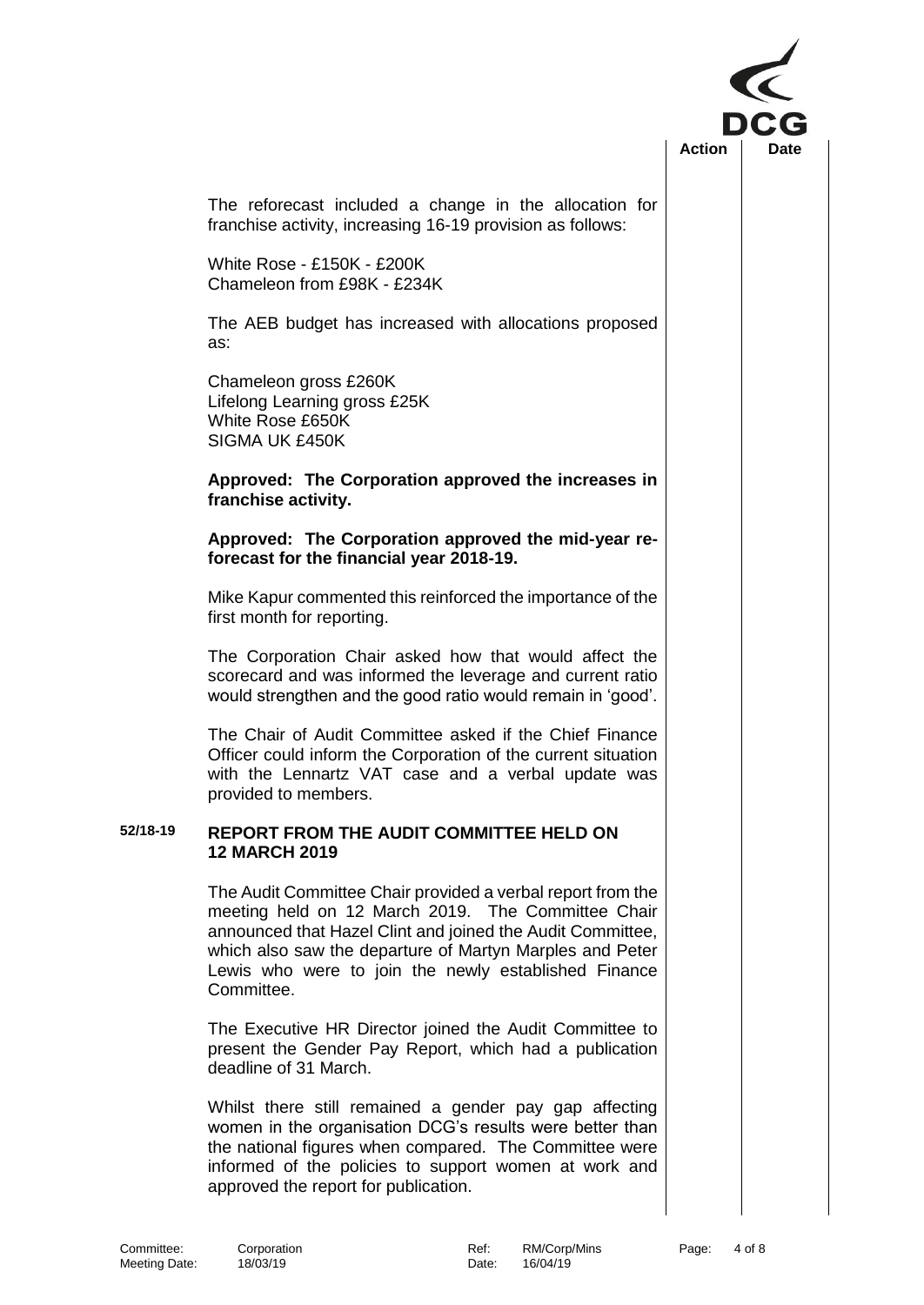

The Internal Auditors reported on a number of reports, which included Student Progression and Intervention and Subcontracting. The Mock Funding Audit was identified as a high risk, work was still ongoing with management responses returned to the auditors.

The Risk Register review provided updates on two litigation cases, with no health and safety issues to escalate.

### **53/18-19 SEARCH AND GOVERNANCE COMMITTEE HELD ON 17 JANUARY 2019**

A summary following the Search and Governance Committee was presented.

David Williams had formerly been elected Chair of Search and Governance Committee by Corporation at its October 2018 meeting. However, following David's resignation, Jack Atwal took on the role of Chair.

The Committee recommended to Corporation that Jack Atwal be appointed Chair of Search and Governance and Remuneration Committee.

## **Approved: Corporation approved Jack Atwal's appointment as Chair of Search and Governance and Remuneration Committee for 2018-19.**

The Clerk had approached Nick Freeman following his departure from the Board to act as an independent Chair to the Group's subsidiary companies MBS and Corporate College Ltd. Nick agreed to continue as Chair.

The Committee recommended Hazel Clint's appointment to the Corporation from 1 February 2019 for a two-year period until 31 January 2021 and remote approval was sought.

**Approved: The Corporation ratified the remote approval to appoint Hazel Clint to the Corporation for a two-year period from 1 February 2019 to 31 January 2021.**

The Committee recommended Sharon Martin's appointment to the Corporation from 1 February 2019 for a two-year period until 31 January 2021 and remote approval was sought.

**Approved: The Corporation ratified the remote approval to appoint Sharon Martin to the Corporation for a two-year period from 1 February 2019 to 31 January 2021.**

Following the Committee, contact had been made with Andrew Cochrane and remote approval sought for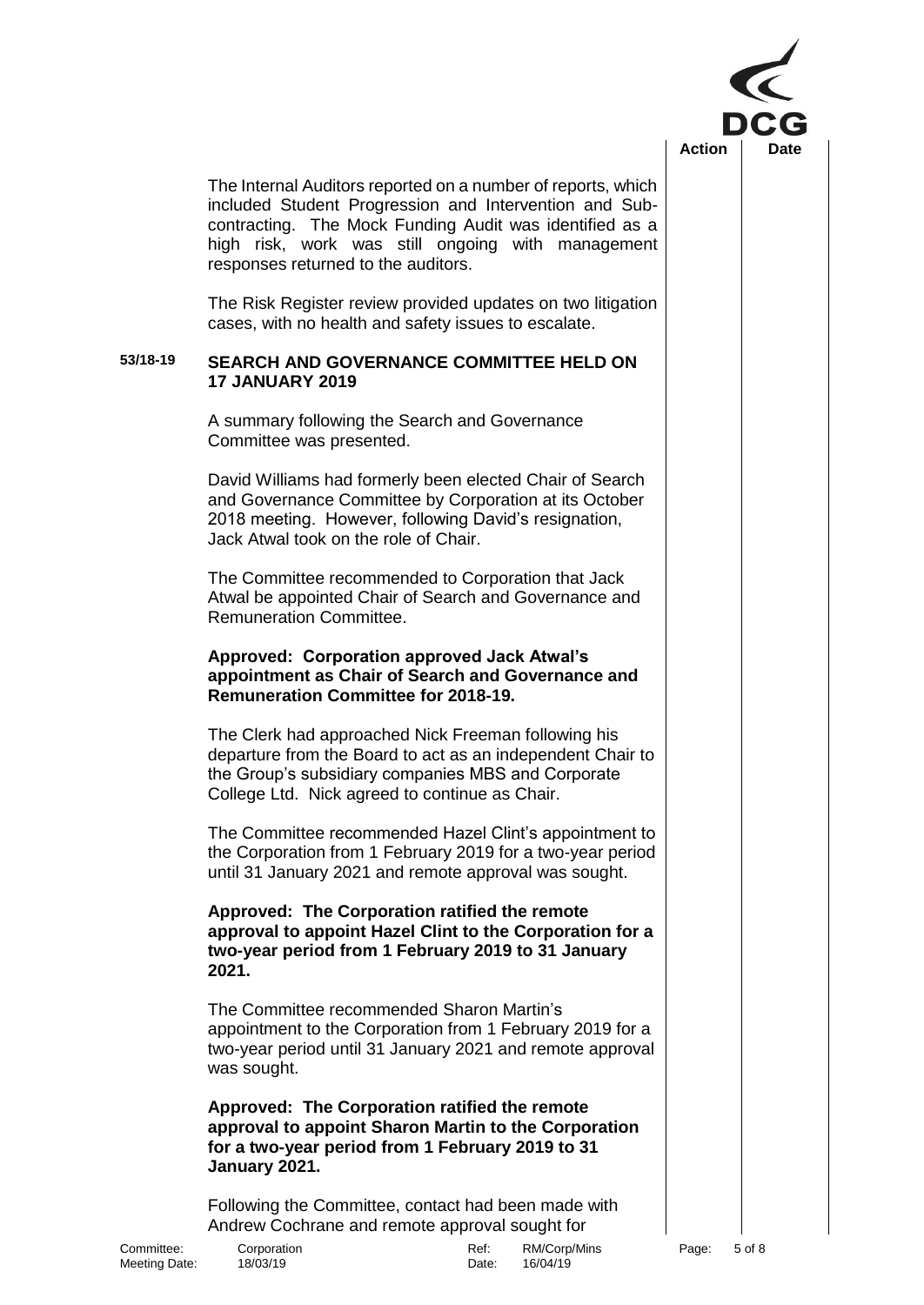

appointment from 11 February 2019 to 10 February 2021 for a two-year period.

**Approved: The Corporation ratified the remote approval to appoint Andrew Cochrane to the Corporation for a two-year period from 11 February 2019 to 10 February 2021.**

The Chair advised the Committee had discussed the introduction of a Finance Committee in light of the introduction of the Insolvency Regime and the financial climate in the education sector. The Committee discussed introducing three meetings a year, with the possibility of removing the May Corporation meeting which in the main focussed on finance.

Corporation members felt it was too early to remove a Corporation meeting until the Finance Committee had become established.

Mike Kapur suggested it would be a good idea to hold an open session so that all members could have the opportunity attend the Finance Committee (but not as members), given Corporation's responsibility to ensure the solvency of the organisation. The Clerk explained as an Audit Committee member Mike could not sit on the Finance Committee, as there would be a conflict. However, it was agreed members were welcome to attend as observers.

### **Approved: The Corporation approved the introduction of a Finance Committee, with initial membership to include Janet Morgan, Mandie Stravino, Martyn Marples and Pete Lewis.**

Following approval by the Secretary of State to change the name of the Corporation to DCG, the Committee recommended an updated version of the Instrument and Articles.

# **Resolution: Corporation resolved to approve the updated Instrument and Articles of Government.**

Further items discussed at the Search and Governance meeting were the Further Education Corporations and Sixth-Form College Corporations Governance Guide and changes to the Code of Good Governance.

## **54/18-19 DERBY COLLEGE STUDENTS' UNION TRUST**

The Deputy Chief Executive sought retrospective approval of the Derby College Students' Union Trust Constitution which would be subject to a further change, with reference to the College as DCG.

| Committee:    | Corporation | Ref:  | RM/Corp  |
|---------------|-------------|-------|----------|
| Meeting Date: | 18/03/19    | Date: | 16/04/19 |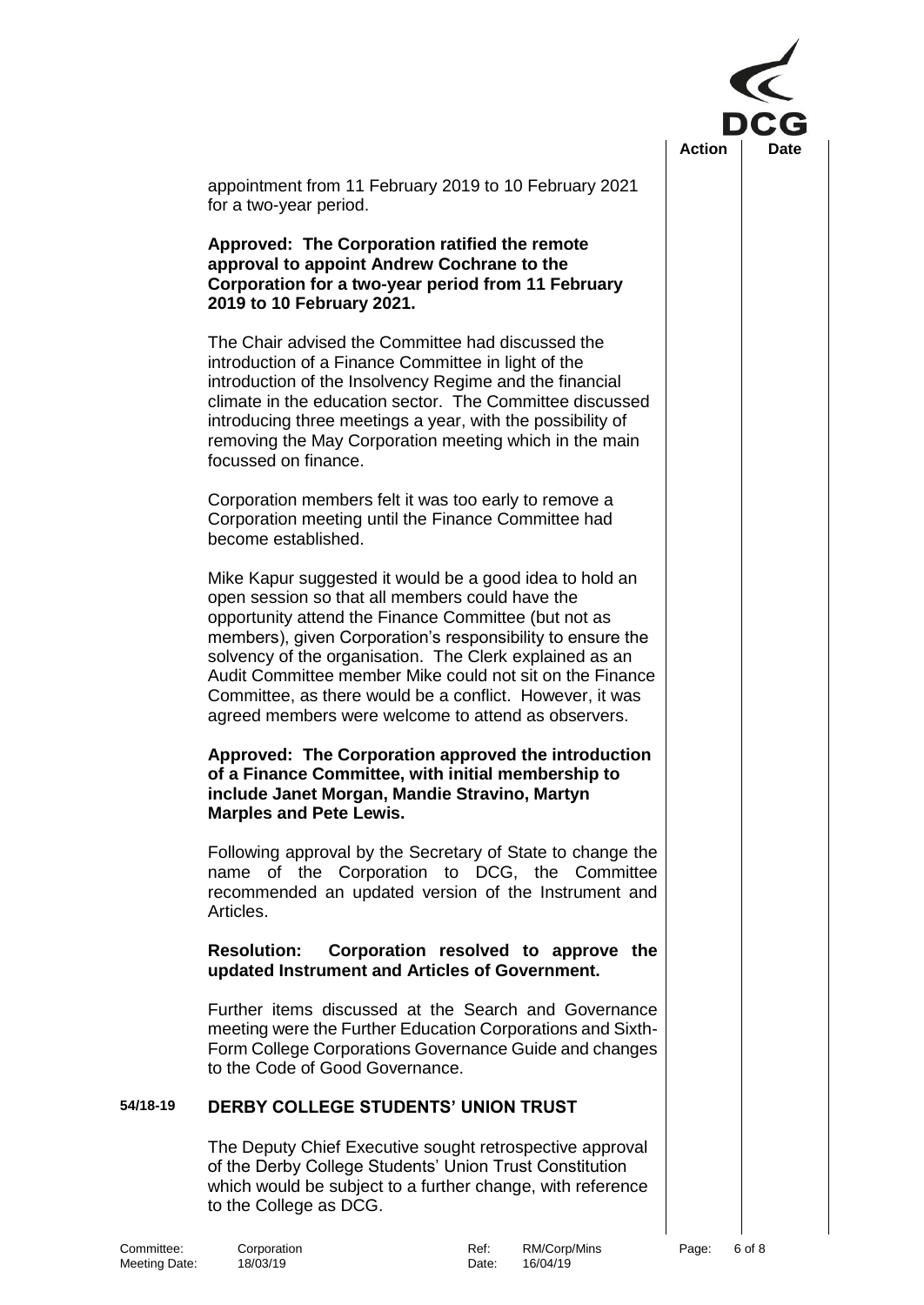

## **Approved: The Corporation approved the Derby College Students' Union Trust Constitution, subject to further changes outlined.**

The Code of Practice is a framework to work to for the Union and approval of this document was also required.

## **Approved: The Corporation approved the Derby College Students' Union Code of Practice.**

Gary Malcolm, the Student Governor explained how the Union had progressed in terms of external engagement and would be introducing a suite of policies.

### **55/18-19 STRATEGIC RISK MONITORING**

Members received the Strategic Risk Monitoring Report which provided an update on high priority risks identified on the Risk Register and a summary of current litigation being taken against the Group.

Reference was made to Risk 45, which related to devolution and Risk 56 which was associated with the Web Accessibility Guidelines. The accompanying report detailed the preventative controls the group had in place.

The reduced risks were highlighted and reference made to two litigation cases.

There were no significant safeguarding issues or prevent referrals to escalate.

# **56/18-19 KEY PERFORMANCE INDICATORS**

The Deputy CEO reported on achievement towards the Key Performance Indicators for 2018-19.

The quality and financial elements had already been covered earlier in the meeting.

Discussion focussed on the target for attendance; it was acknowledged this was 100%, yet the report showed a target of 93%. It was agreed 93% was the floor target and the report should reflect this.

## **57/18-19 POLICIES**

The Audit Committee recommended the following policies for approval by the Corporation:

• Tuition Fees Policy

Kate Cusick mentioned the updated funding guidance indicated a 10% contribution from 1 April 2019.